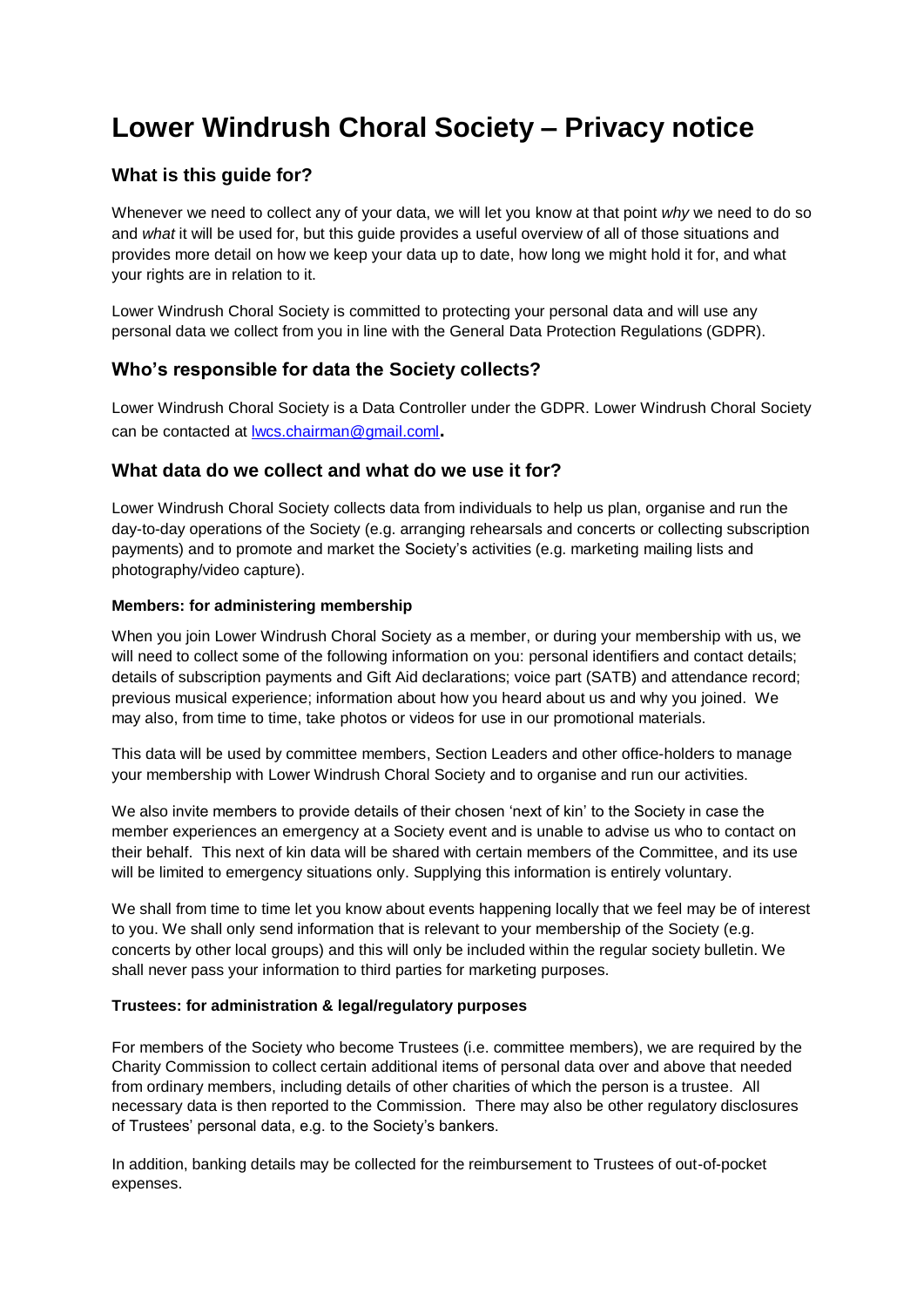#### **Contractors and freelancers: for administration and legal/regulatory purposes**

We may need (for administration or for legal/regulatory reasons) to collect personal data on contractors and freelancers of the Society. Where this is the case, we will explain what this is for at the point of collection.

#### **Event attendees: for processing and managing tickets for events**

Where attendees buy online their tickets for our events, our online agent needs to collect data on the person booking (name and email) in order to allow you access to the event and to send you a confirmation of your reservation/purchase. This data will only be used for administering your access to the event/s for which you have booked and will *not* be used to send you marketing/promotional messages from the Society unless you have also provided your consent to receive these (see below).

#### **Mailing list subscribers: for marketing and promotion**

We offer everybody the opportunity to sign up (consent) to receive marketing and promotional information on the Society's activities (e.g. emails about forthcoming events).

When you sign-up to our marketing mailing list we will ask for your name and email address and will use this data to send you information about our events and activities (e.g. forthcoming performances).

We will *only* send you information that is related to the Society (e.g. we will *not* use your data to send you marketing messages from third parties).

Anything we send you will include a clear option to withdraw your consent (i.e. to 'opt out' of future emails) and you can also do so at any time by contacting the Society at Iwcs.chairman@gmail.com.

#### **Donors: for administration and legal/regulatory purposes**

We collect personal identifiers, contact details, amounts donated and, where applicable, Gift Aid declarations on those who make gifts to the Society, including members who Gift Aid part of their membership subscriptions. This information is used for the purposes of interacting with the donor and is disclosed to HM Revenue & Customs in the course of making Gift Aid claims.

#### **Website visitors:**

We only gather personal information through our website [\(www.lowerwindrush.org\)](http://www.lowerwindrush.org/) when you use either the 'Send us a Message' or 'Subscribe to our Newsletter' options (see 'Mailing List Subscribers', above). We will never send these details to third parties for marketing purposes.

## **Do we share your data with anyone else?**

We sometimes use third party services to process your data (e.g. Google Drive). We will always make sure any third parties we use are reputable, secure, and process your data in accordance with your rights under GDPR.

Other than as noted above, we will never share your data with anyone else. We will never pass your details on to third parties for marketing purposes.

## **How can you update your data?**

You can contact us at any time at <u>lwcs.chairman@gmail.com</u> to update or correct the data we hold on you.

## **How long will we hold your data?**